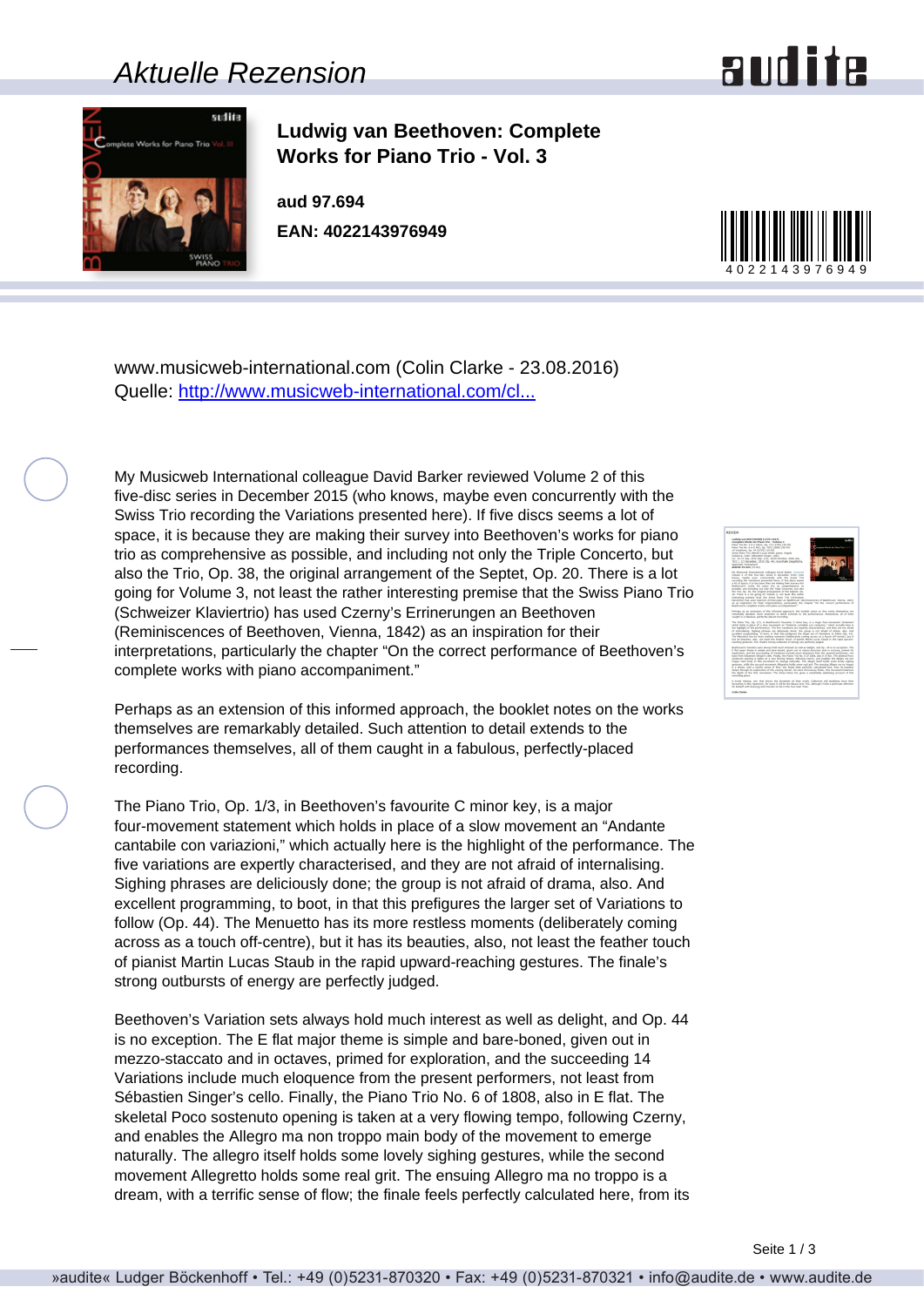## audite

baseline tempo through its exploration of the varying terrain. No mere throwaway finale, this movement balances the depth of the first movement. The Swiss Piano trio gives a remarkably satisfying account of this rewarding piece.

A lovely release, one that shows the dynamism of thee works. Collectors will doubtless have their favourites in this repertoire, for many it will be the Beaux Arts Trio, although I hold a particular affection for Kempff with Szeryng and Fournier on DG in the two main Trios.